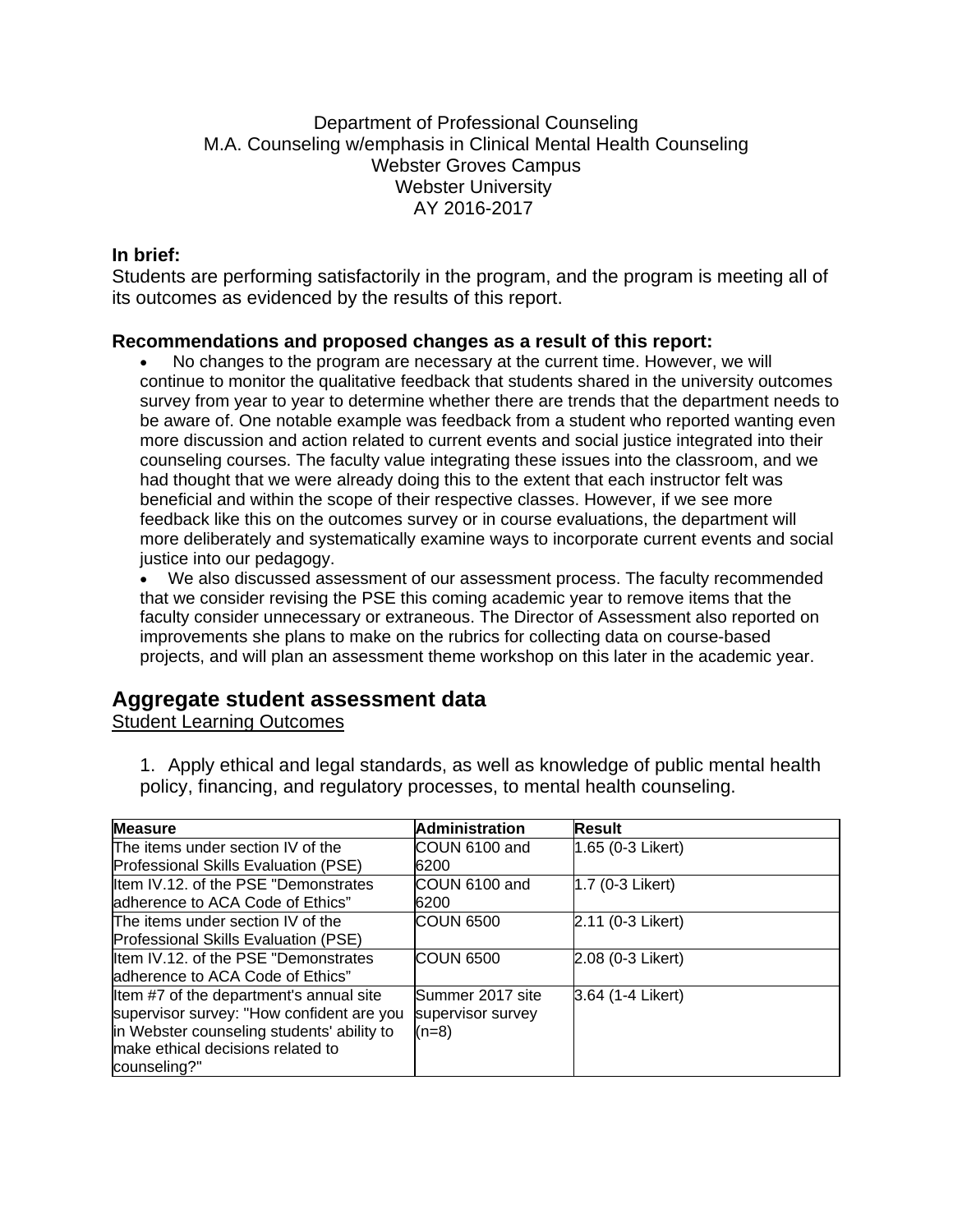| <b>Analysis and Actions</b>                                      |                                                                                                                                       |
|------------------------------------------------------------------|---------------------------------------------------------------------------------------------------------------------------------------|
| Indicate what you<br>determined about<br>student learning of the | Students demonstrate improvement on this measure between practicum<br>(COUN 6100/6200) and internship (COUN 6500) as we would expect. |
| outcome from the<br>results of the measure.                      | Students are performing at or above expectations on this objective. However,<br>we need more complete data for this SLO.              |
|                                                                  |                                                                                                                                       |

2. Implement mental health counseling principles and practices associated with education, prevention, consultation, and intervention.

| <b>Measure</b>                                                                                                             | <b>Administration</b>                       | <b>Result</b>     |
|----------------------------------------------------------------------------------------------------------------------------|---------------------------------------------|-------------------|
| The items under section III of the Professional<br>Skills Evaluation (PSE)                                                 | COUN 6100 and<br>6200 Practicum             | 1.93              |
|                                                                                                                            |                                             | $(0-3$ Likert)    |
| The items under section III of the Professional<br>Skills Evaluation (PSE)                                                 | COUN 6500 Internship                        | 2.22 (0-3 Likert) |
| Item #2 and 3 of the department's annual site<br>supervisor survey: "How well do Webster                                   | Summer 2017 site<br>supervisor survey (n=8) | Item $2 = 3.64$   |
| counseling students demonstrate their<br>understanding of basic counseling skills?" and                                    |                                             | Item $3 = 3.45$   |
| "How well do Webster counseling students<br>demonstrate their understanding of counseling<br>interventions?" respectively. |                                             | $(1-4$ Likert)    |

| <b>Analysis and Actions</b> |                                                                     |
|-----------------------------|---------------------------------------------------------------------|
| Indicate what you           | Students are performing at or above expectations on this objective. |
| determined about student    | However, we need more complete data for this SLO.                   |
| learning of the outcome     |                                                                     |
| from the results of the     |                                                                     |
| measure.                    |                                                                     |

3. Describe how living in a multicultural society impacts clients and apply effective advocacy strategies to enhance mental health services.

| <b>Measure</b>                                                                                                                                                                                                                      | <b>Administration</b> | <b>Result</b>    |
|-------------------------------------------------------------------------------------------------------------------------------------------------------------------------------------------------------------------------------------|-----------------------|------------------|
| <b>PSE</b> scores for the following items:                                                                                                                                                                                          | COUN 5100 S&C_        | $III.1 = 2.25$   |
|                                                                                                                                                                                                                                     | Foundations           |                  |
| III.1 Demonstrates awareness of own belief system, values, needs,<br>land biases                                                                                                                                                    |                       | $III. 2. = 2.31$ |
| III. 2. Demonstrates awareness of own cultural, ethnic, racial identity                                                                                                                                                             |                       | $III. 3. = 2.31$ |
| III.3 Respects cultural, individual and role differences, including but<br>not limited to those related to age, gender, race, ethnicity, national<br>origin, religion, sexual orientation, disability, language, and SEC<br>status. |                       | (0-3 Likert)     |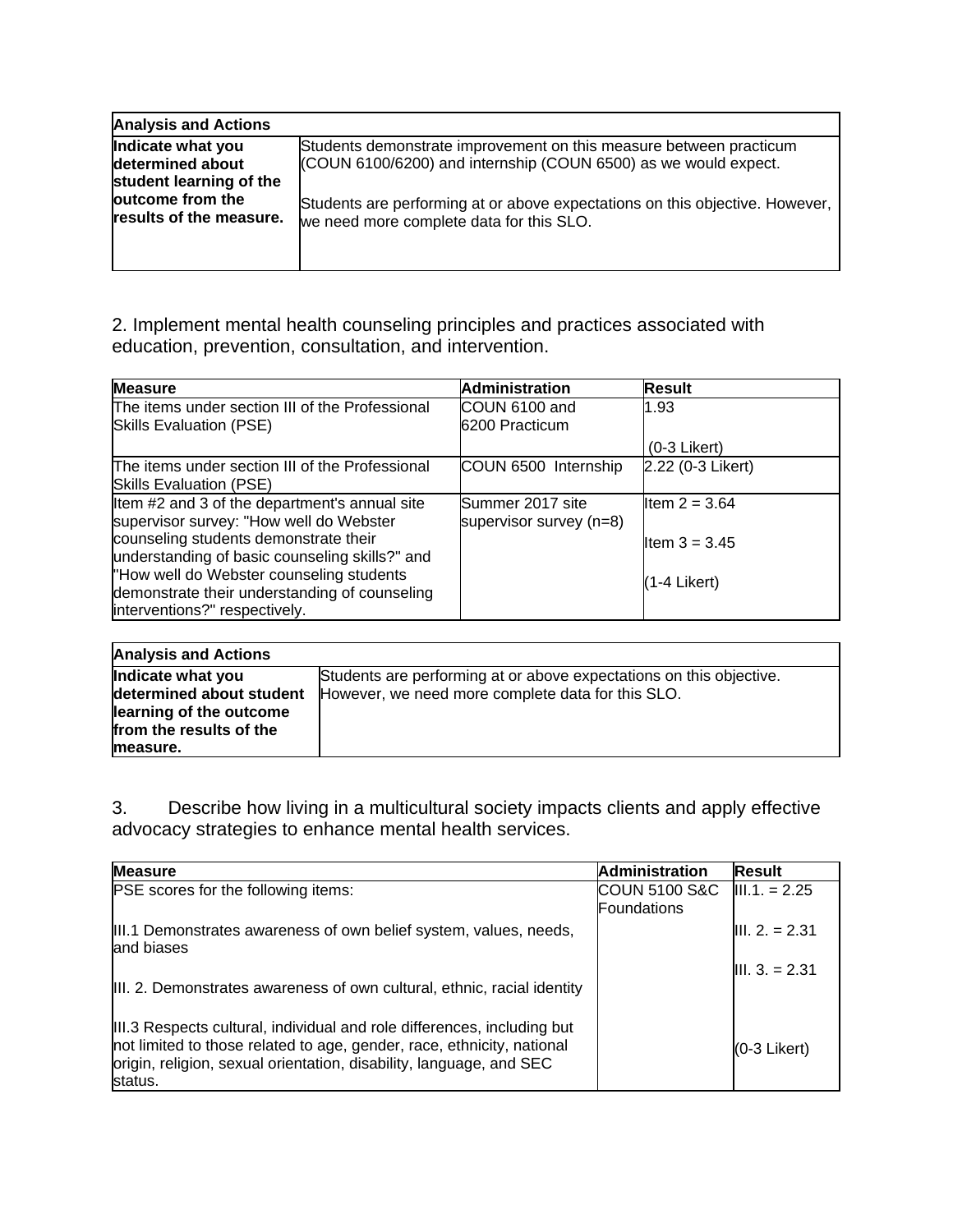| PSE scores for the following items:*                                                                                                                                                                                                          | COUN 6100 and<br>6200 | $III.1 = 2.07$   |
|-----------------------------------------------------------------------------------------------------------------------------------------------------------------------------------------------------------------------------------------------|-----------------------|------------------|
| III.1 Demonstrates awareness of own belief system, values, needs,<br>and biases                                                                                                                                                               |                       | $III. 2. = 2.04$ |
| III. 2. Demonstrates awareness of own cultural, ethnic, racial identity                                                                                                                                                                       |                       | $III. 3 = 2.04$  |
| III.3 Respects cultural, individual and role differences, including but                                                                                                                                                                       |                       | (0-3 Likert)     |
| not limited to those related to age, gender, race, ethnicity, national<br>origin, religion, sexual orientation, disability, language, and SEC<br>status. COUN 6100 and COUN 6200                                                              |                       |                  |
| PSE scores for the following items:*                                                                                                                                                                                                          | <b>COUN 6500</b>      | $III.1 = 2.37$   |
| III.1 Demonstrates awareness of own belief system, values, needs,<br>land biases                                                                                                                                                              |                       | $III. 2. = 2.37$ |
| III. 2. Demonstrates awareness of own cultural, ethnic, racial identity                                                                                                                                                                       |                       | $III. 3. = 2.47$ |
| III.3 Respects cultural, individual and role differences, including but<br>not limited to those related to age, gender, race, ethnicity, national<br>origin, religion, sexual orientation, disability, language, and SEC<br>status. COUN 6500 |                       | (0-3 Likert)     |

### **Analysis and Actions**

| Indicate what you        | Students are performing at or above expectations on this objective. |
|--------------------------|---------------------------------------------------------------------|
| determined about student |                                                                     |
| learning of the outcome  |                                                                     |
| from the results of the  |                                                                     |
| measure.                 |                                                                     |

4. Employ various assessment techniques associated with professional mental health counseling to appropriately intervene in meeting the needs of diverse clients.

| <b>Measure</b>                                                                                                                                        | <b>Administration</b> | <b>Result</b>  |
|-------------------------------------------------------------------------------------------------------------------------------------------------------|-----------------------|----------------|
| Item V.3. of the Professional Skills Evaluation (PSE), which asks COUN 6100 and 6200<br>how well a student "Demonstrates ability to measure outcomes" |                       | 11.15          |
| based on theory."                                                                                                                                     |                       | $(0-3$ Likert) |
| Item V.3. of the Professional Skills Evaluation (PSE), which asks COUN 6500<br>how well a student "Demonstrates ability to measure outcomes"          |                       | 1.87           |
| based on theory."                                                                                                                                     |                       | $(0-3$ Likert) |

# **Analysis and Actions**

| Indicate what you       | Students are performing near expectations on this objective. It is expected                                                                          |
|-------------------------|------------------------------------------------------------------------------------------------------------------------------------------------------|
|                         | determined about student that students score low on this measure prior to taking the course on                                                       |
| learning of the outcome | assessment, as reflected in the data on this measure collected in COUN                                                                               |
| from the results of the | 6100 and 6200. The upward trajectory of their scores on this measure after                                                                           |
| measure.                | having taken the assessment course, as reflected in the data collected on<br>this measure in COUN 6500, is exactly what the department hopes to see. |
|                         |                                                                                                                                                      |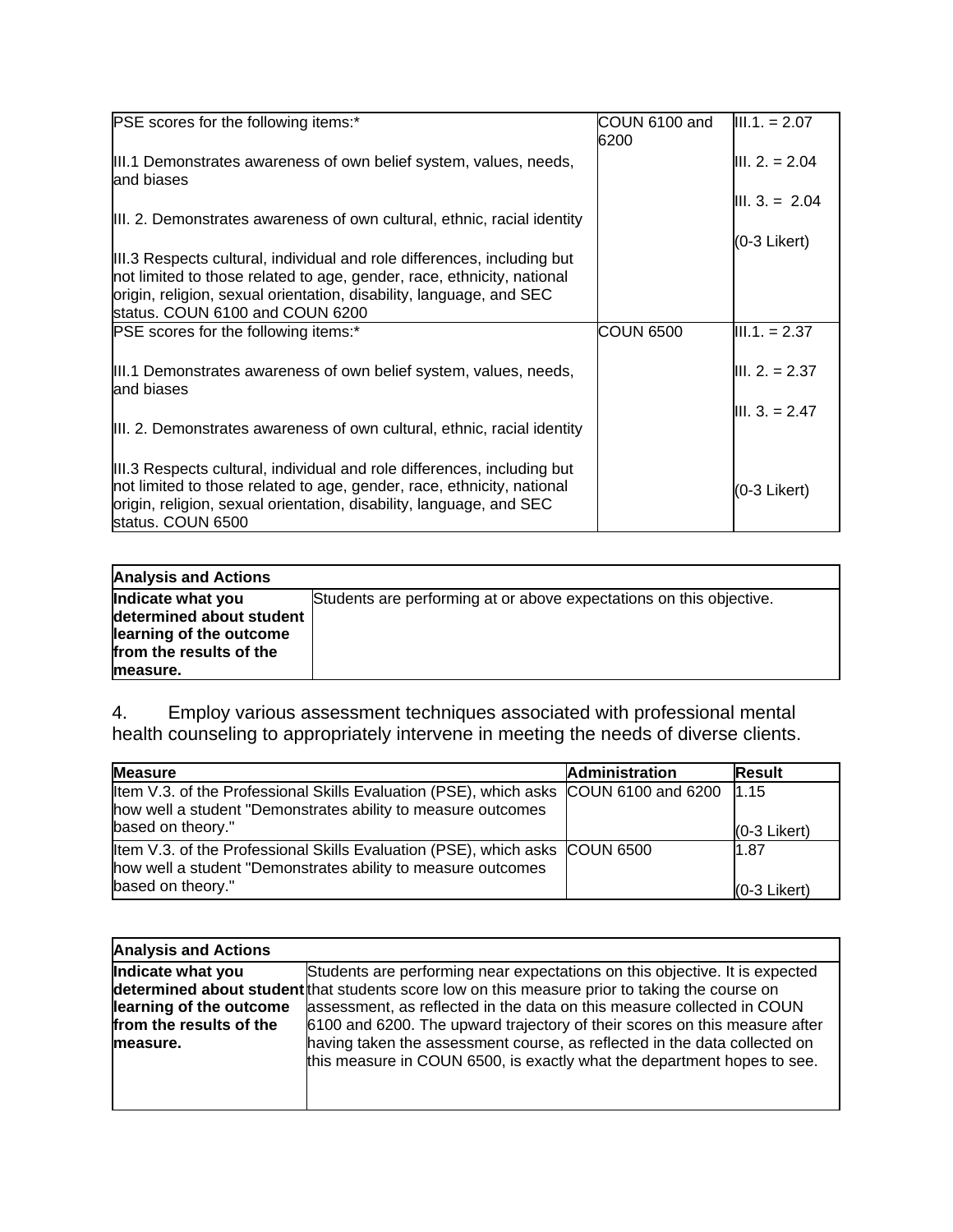5. Apply evidence-based research literature associated with professional mental health counseling to meet the needs of clients living in a diverse society.

| <b>Measure</b>                                                                                                                                                                                                  | <b>Administration</b>     | <b>Result</b>                   |
|-----------------------------------------------------------------------------------------------------------------------------------------------------------------------------------------------------------------|---------------------------|---------------------------------|
| All items of section V. of the Professional Skills Evaluation (PSE)                                                                                                                                             | <b>COUN 6100 and 6200</b> | 1.25                            |
|                                                                                                                                                                                                                 |                           | (0-3 Likert)                    |
| All items of section V. of the Professional Skills Evaluation (PSE) COUN 6500                                                                                                                                   |                           | 1.92                            |
|                                                                                                                                                                                                                 |                           | $(0-3$ Likert)                  |
| Items #2 and 3 of the department's annual site supervisor survey: Summer 2017 site<br>"How well do Webster counseling students demonstrate their<br>understanding of basic counseling skills?" and "How well do | supervisor survey         | Item $2 = 3.64$                 |
| Webster counseling students demonstrate their understanding of<br>counseling interventions?" respectively.                                                                                                      | $(n=8)$                   | Item $3 = 3.45$<br>(1-4 Likert) |

## **Analysis and Actions**

| Indicate what you       | Students are performing at or near the department's expectations on this        |
|-------------------------|---------------------------------------------------------------------------------|
| determined about        | outcome. It is expected that students score low on this measure prior to taking |
| student learning of the | the course on research and program evaluation, as reflected in the data on      |
| outcome from the        | this measure collected in COUN 6100 and 6200. The upward trajectory of          |
| results of the measure. | their scores on this measure after having taken the research and program        |
|                         | evaluation course, as reflected in the data collected on this measure in COUN   |
|                         | 6500, is exactly what the department hopes to see.                              |

 $\overline{1}$ 

6. Implement diagnostic tools appropriate for mental health counseling professionals to diagnosis disorders in diverse clients.

| <b>Measure</b>                                                                        | <b>Administration</b> | <b>Result</b>  |
|---------------------------------------------------------------------------------------|-----------------------|----------------|
| Item IV.5. of the Professional Skills Evaluation (PSE), which asks COUN 6100 and 6200 |                       | 1.13           |
| how well a student "Demonstrates understanding of the DSM and                         |                       |                |
| clinical application."                                                                |                       | $(0-3$ Likert) |
| Item IV.5. of the Professional Skills Evaluation (PSE), which asks COUN 6500          |                       | 2.02           |
| how well a student "Demonstrates understanding of the DSM and                         |                       |                |
| clinical application."                                                                |                       | $(0-3$ Likert) |

| <b>Analysis and Actions</b> |                                                                                                        |
|-----------------------------|--------------------------------------------------------------------------------------------------------|
| Indicate what you           | Students are satisfactorily meeting this SLO. It is expected that students                             |
|                             | determined about student score low on this measure at the very beginning of their field experience, as |
| learning of the outcome     | reflected in the data on this measure collected in COUN 6100 and 6200.                                 |
| from the results of the     | The upward trajectory of their scores on this measure after having several                             |
| measure.                    | months' worth of experience conducting diagnostic assessments in the field,                            |
|                             | as reflected in the data collected on this measure in COUN 6500, is exactly                            |
|                             | what the department hopes to see.                                                                      |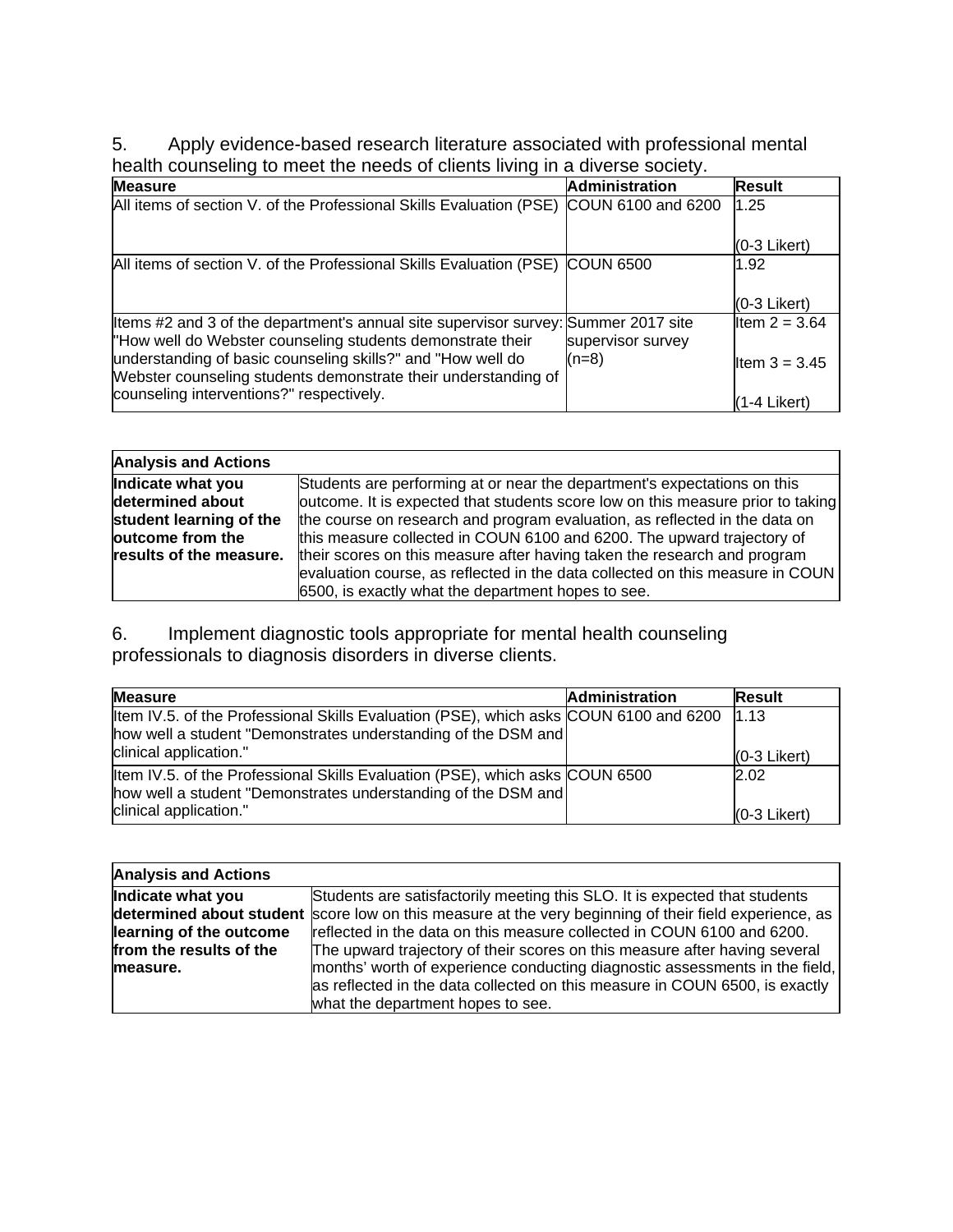# **Systematic follow-up studies**

**Graduates:** Alumni of CMHC program at WEBG who had graduated from summer 2015-spring 2016

**Licensure exam results per self report:**

| Yes                           | 57%  | 4      |
|-------------------------------|------|--------|
| No                            | 0%   | O      |
| Have not taken licensure exam | 43%  | 2<br>ບ |
| Total                         | 100% |        |

## **Employment status according to Webster OIE Outcomes Survey (N=18):**

| Employed full-time (30 or more hours/week)   | 66.7% | 12 |
|----------------------------------------------|-------|----|
| Employed part-time (less than 30 hours/week) | 22.2% | 4  |
| Seeking employment                           | 5.6%  |    |
| Student/Continuing Education                 | 5.6%  |    |
| Total                                        | 100%  | 18 |

### **Summary of qualitative responses from alumni**

In general, recent graduates reported being very satisfied with how the program prepared them for working with clients in clinical settings. We had one response suggesting that more attention be paid to current events and social justice in the classroom, and one response from a student reporting difficulties they encountered in securing a field placement site.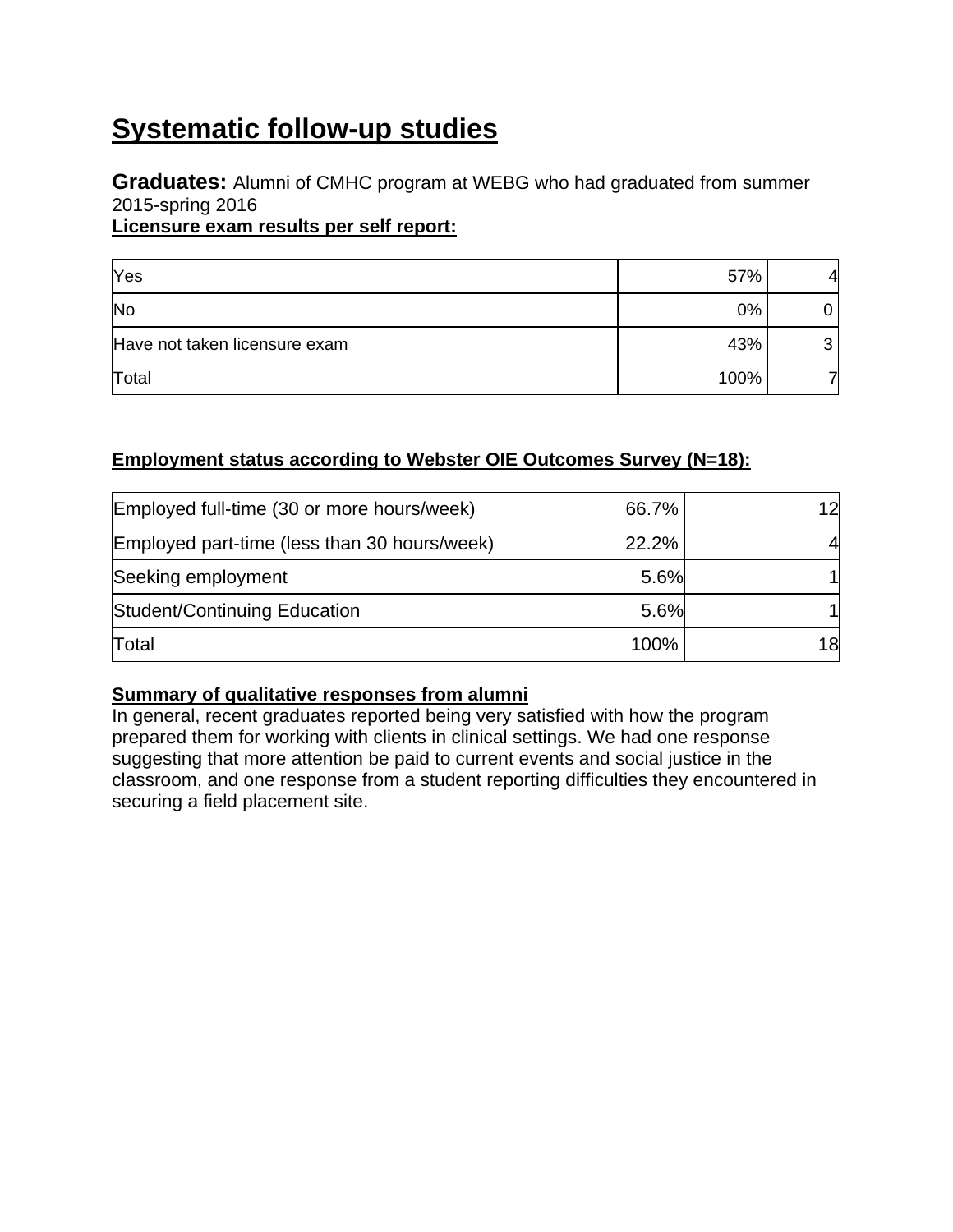**Site supervisors:** Supervisors are surveyed following the annual site supervisor orientation (N=8)

| 1. How confident are you in your Webster supervisees' general understanding<br>of counseling theories?                                                              | 3.55 |
|---------------------------------------------------------------------------------------------------------------------------------------------------------------------|------|
| 2. How well do Webster counseling students demonstrate their understanding<br>of basic counseling skills?                                                           | 3.64 |
| 3. How well do Webster counseling students demonstrate their understanding<br>of counseling interventions?                                                          | 3.45 |
| 4. How well do Webster counseling students perform required academic and<br>clinical writing tasks?                                                                 | 3.27 |
| 5. How well do Webster counseling students demonstrate their ability to<br>effectively communicate orally to colleagues, supervisor(s), and other staff<br>members? | 3.55 |
| 6. How well are Webster counseling students prepared for practicum and/or<br>internship placement in your clinical setting?                                         | 3.45 |
| 7. How confident are you in Webster counseling students' ability to make ethical 3.64<br>decisions related to counseling?                                           |      |
| 8. How open are Webster counseling students to supervision and constructive<br>criticism?                                                                           | 3.82 |
| 9. How willing would you be to supervise another student from the Department<br>of Professional Counseling at Webster University?                                   | 3.27 |
| Qualitative responses to the prompt: "Please list any additional comments that you feel would                                                                       |      |

be useful"

We received one qualitative response from a supervisor who reported that they would like students to be less apprehensive about potentially making mistakes in sessions. We also received a response from a supervisor who had questions about the structure of the field experience structure. However, we address these in our annual meeting/orientation with site supervisors.

# **Employers of graduates**

Employers of alumni of CMHC program at WEBG who had graduated from summer 2015-spring 2016 were surveyed in summer 2017 after those alumni shared the contact information for their current employer in the alumni survey. (n=4)

**Part I. Rate the aspects of the graduate (employee) described in the questions below by checking the number that best corresponds to your evaluation:** 

| 1. How confident are you in your Webster supervisees' general understanding $\vert 3.33$ |      |
|------------------------------------------------------------------------------------------|------|
| of counseling theories?                                                                  |      |
| 2. How well do Webster counseling students demonstrate their understanding               | 3.33 |
| of basic counseling skills?                                                              |      |